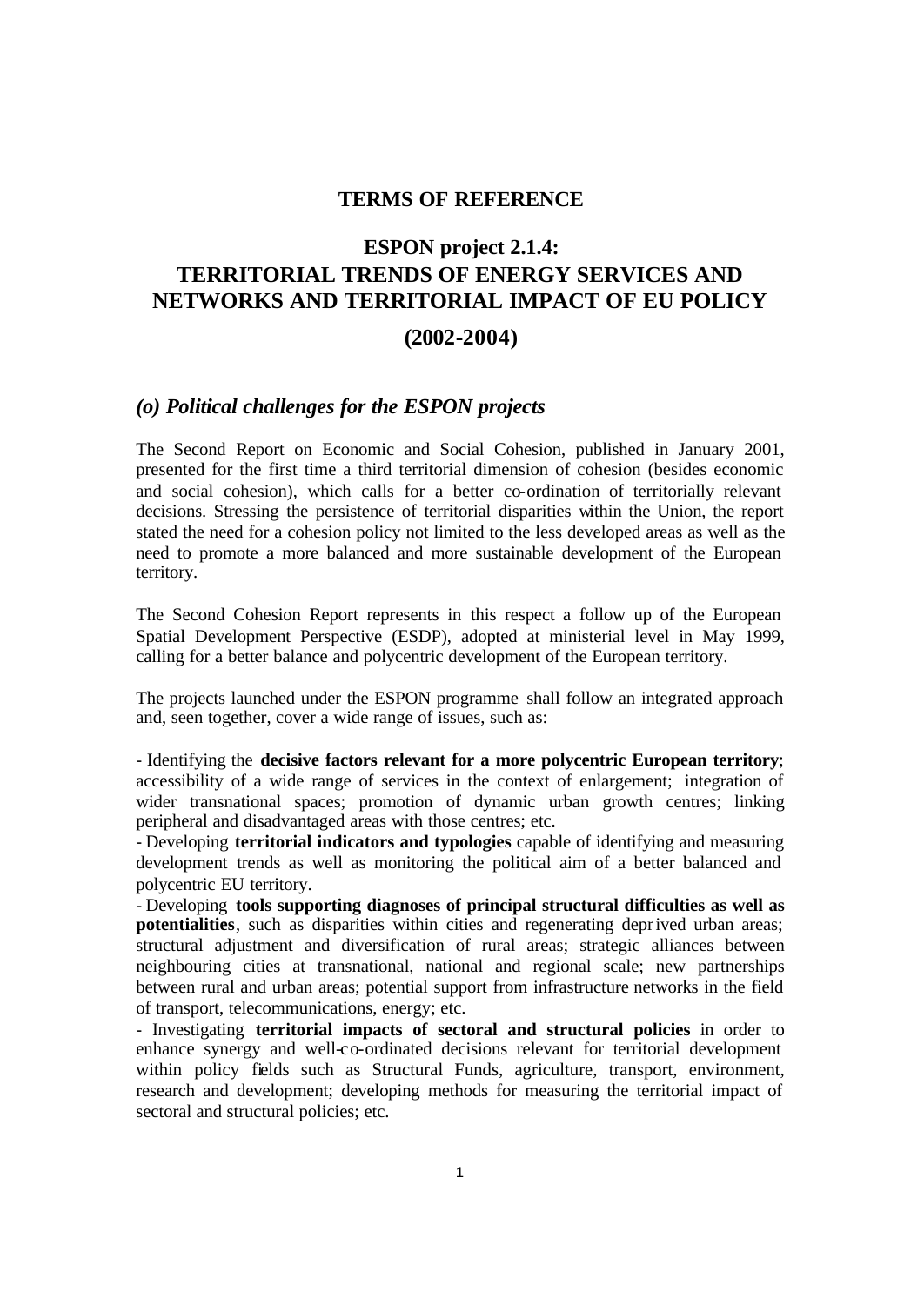- Developing **integrated tools in support of a balanced and polycentric territorial development**; approaches to enhance the potential of cities as drivers of regional development, new tools for integrated urban-rural development and planning, etc.

With the results of all the ESPON projects, the Commission and the Member States expect in particular to have at their disposal: **a diagnosis of the principal territorial trends** at EU scale as well as the difficulties and potentialities within the European territory as a whole; **a cartographic picture of the major territorial disparities** and of their respective intensity; a number of **territorial indicators and typologies assisting in the setting of European priorities** for a balanced and polycentric enlarged European territory; some **integrated tools and appropriate instruments** (databases, indicators, methodologies for territorial impact analysis and systematic spatial analyses) to improve the spatial co-ordination of sectoral policies.

In this respect, the ESPON projects will serve as a strong scientific basis for the propositions of the Commission in the Third Report on Cohesion, at the end of 2003, in view of the reform of post-2007 Structural Funds.

# *i) Relation to the ESPON 2006 programme*

The priorities describing the work-programme of the ESPON 2006 Programme are structured in four strands:

- 1. **Thematic projects** on the major spatial developments against the background of typologies of regions, and the situation of cities.
- 2. **Policy impact projects** on the spatial impact of Community sectoral policies and Member States' spatial development policy on types of regions, with a focus on the institutional inter-linkages between governmental levels and the instrumental dimension of policies
- 3. **Co-ordinating and territorial cross-thematic projects** represent a key component of the programme. These projects evaluate the results of the other projects towards integrated results such as indicator systems and data, typologies of territories, spatial development scenarios. The cross section projects help to thematically co-ordinate the whole programme and add value to the results and to fill gaps, which are unavoidable when different themes are dealt with in different projects.
- 4. **Scientific briefing and networking** in order to explore the synergies between the national and EU sources for research and research capacities.

This project belongs to the first strand and therefore holds a key position for the elaboration of the whole programme by the preparation of the common ground for the investigation of the basic outline of spatial structure in Europe. Therefore, strong coordination is requested with the all other projects, in particular with the other projects in the same strand and with the coordinating projects under priority three.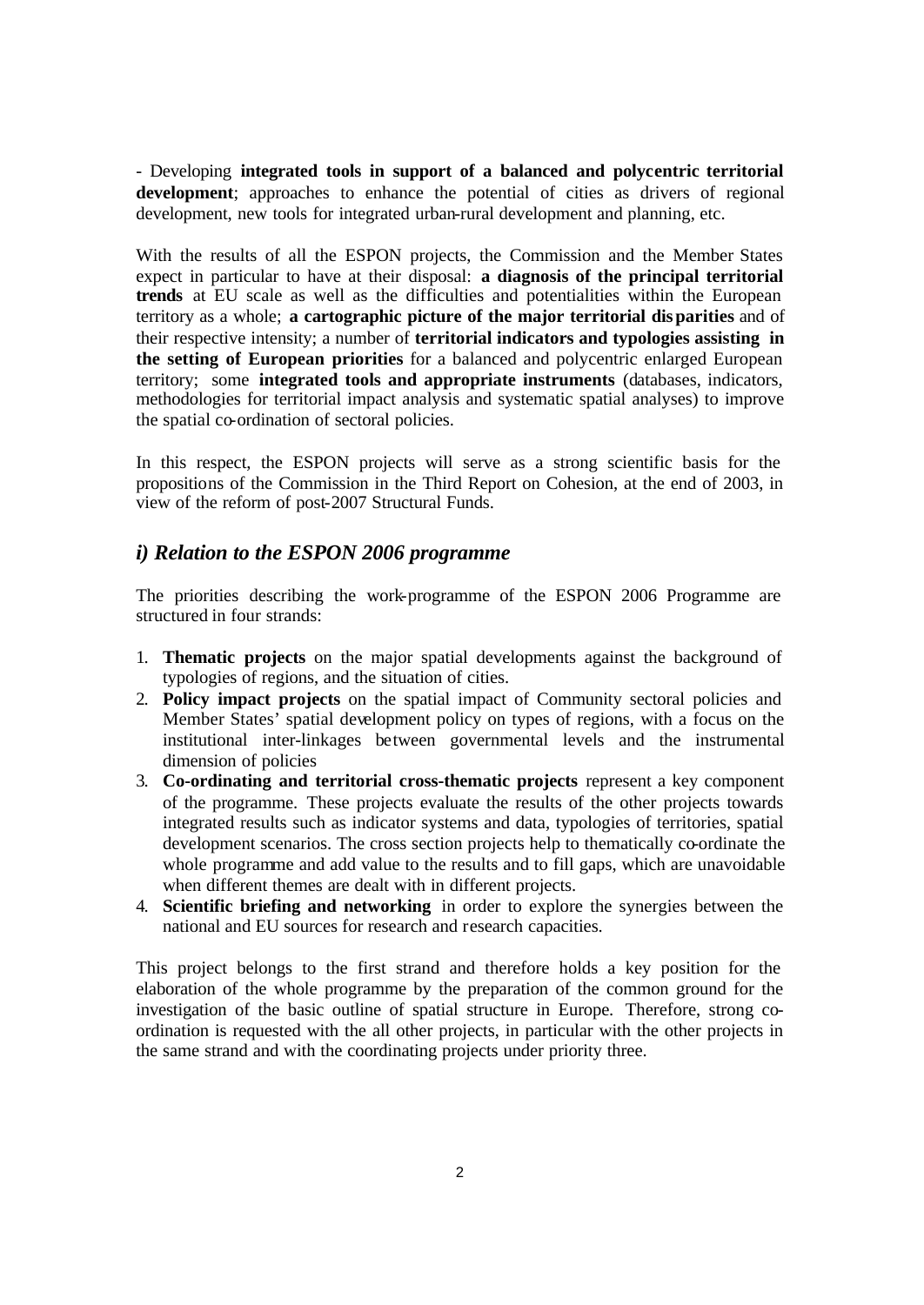#### *ii) Thematic scope and context*

In general the project should consider all kinds of energy supply, electricity, oil coal, and gas and, renewable energies (wind, water, tides solar) and the modes of transport from pipeline, shipping to cable. For the sources electricity the access to networks is also an important question. As the ESDP underlines, TEN measures in the energy sector influence spatial organisation through two main mechanisms: the production and transmission, e.i. the flows of energy influencing land use and the distribution of energy and consumption technologies influencing the organisation of the territory via induced changes in consumers' behaviour. For electricity, oil and gas trans-European networks, the routing of lines their potential capacities and the actual energy flows or establishment of power plants, for example, fundamentally impact on local planning. This may raise difficulties linked to complex ratification procedures, varied technical and ecological constraints and reluctance on the part of the population. In addition, gas supply networks require important local storage capacities, usually in underground tanks whose location follows geological criteria, which limits the available options for spatial development. Particularly promising, from a spatial development perspective, are renewable energies (they represent on average 6% of the total EU consumption). On the one hand, they help to reduce the environmental impact of the energy sector. On the other, they favour power system decentralisation and locally applicable solutions more or less indepe ndent of the distribution network, thereby reinforcing the flexibility of the system and the economic power supply to remote areas.

Dynamic territorial development depends on an optimal combination of available services. The possibility of making use of the resources available in a city or a larger territory depends as well as on the ability to communicate and exchange services with other locations. The range of services, which interlink areas, cities and the European continent to the world markets, comprises services related to transport, energy and telecommunications. For an area or a city the provision of these services has a major impact on its attractiveness for new investments and constitutes an important location parameter/factor.

Communication and exchange between cities and territories takes place via infrastructure networks where resources, goods, humans and information are exchanged. Access to those networks is increasingly becoming a crucial factor for territorial development. The ESDP highlighted the close relation between the aim of a balanced territory and polycentric development and the policy orientations developing infrastructure networks.

Energy policy could better take into account of some territorial factors, which allow a more balanced development in Europe. Therefore it is important to develop appropriate tools for the observation of the territorial effects of the energy policies, which would be able to focus on the specific demands of the EU.

The functioning of networks very much depends on connectivity and access points. Coordinated access is of particular importance where access is related to very large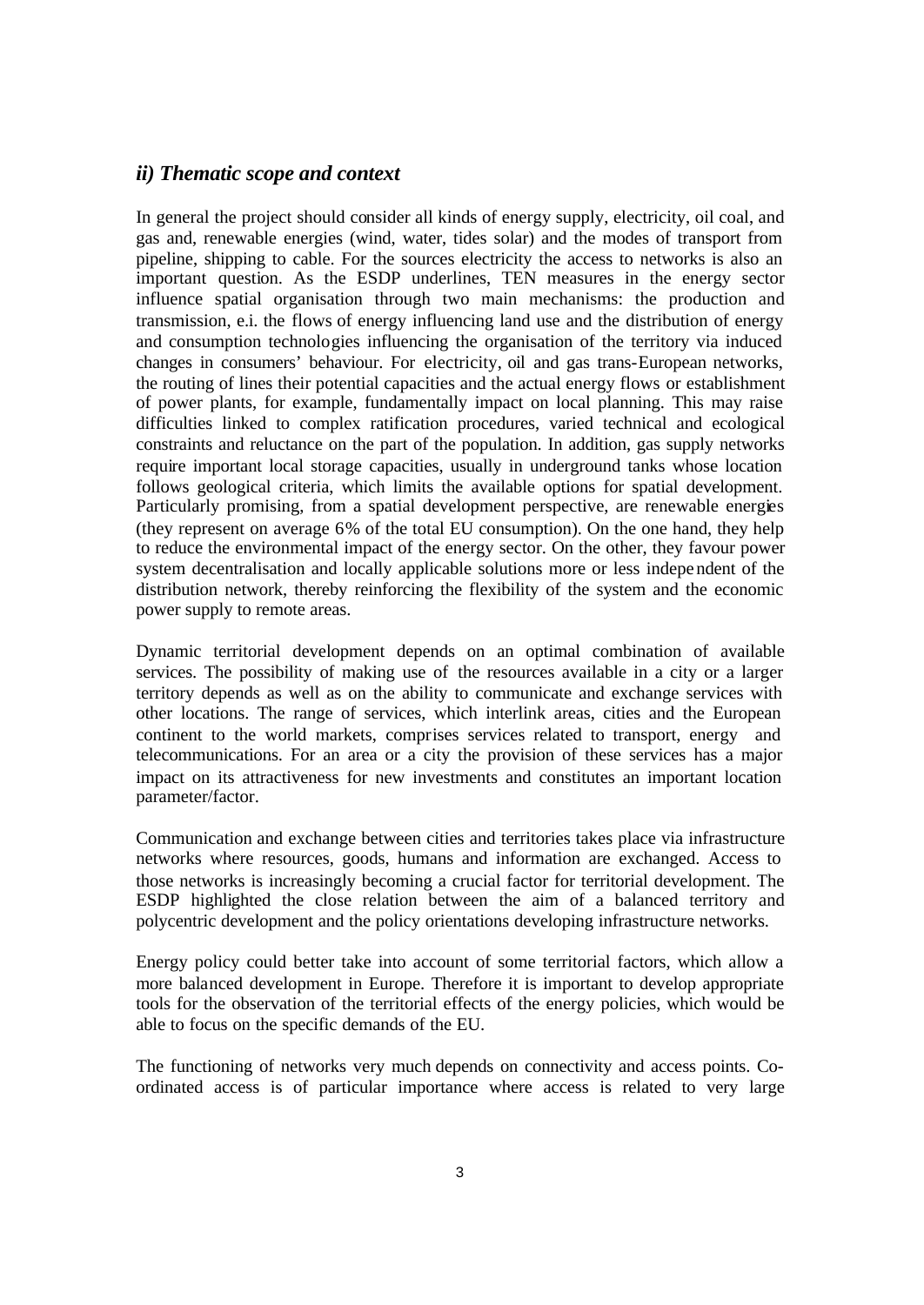investments. For energy networks the availability of access and the capacities to different networks are also important determinants for location decisions.

The diversity within the European territory concerning the options for supply of energy and the potential within different parts of the territory (e.g. for low density areas, ultra peripheral regions, coastal zones, inlands, mountain areas, transnational co-operation areas) are important issues in this respect.

The impact of the measures of liberalisation of energy markets on territories suffering from particular geographic handicaps should be considered at this respect.

The importance of energy networks for economic development is substantial, be it the expansion of local companies, multinational corporations or international direct investments. The spatial structure of the territory is an important aspect as well. Therefore, further investigation is needed of the different types and the geographical location of foreign direct investments. Such an investigation will as well provide an improved knowledge on the internal strategic decisions of multinational corporations, for example on the location of headquarters, administration, production facilities, "greenfield" investments and acquisitions, which sometimes have a decisive influence on the regional job mix. It should make the location parameters of the future more clear, including the relative importance of accessibility to energy networks.

The process of European integration is followed by a growing number of acquisitions and mergers, leading to restructuring of companies and regional economies. How these decisions could influence territorial development and the European political visions of better balance and polycentrism should also be discussed. Critical will be the observation of the territorial effects of the European integration process at a European and transnational scale with particular reference to the candidate countries.

The diverse territory of Europe as well as the present spatial structure (with consideration of the polycentric development) indicates the problem of minimum supply of (public and private) infrastructure capable of providing the basic services required in all regions and to maintain the "service of general interest", This supply is necessary in order to prevent the final decline of and migration from remote and other areas with specific weakne sses, often exposed to extreme geographical conditions. However, a basic supply of services represents only the first and minimum step towards the provision of higher degrees of infrastructure.

The Communication from the Commission "Services of general interest in Europe" (COM 2000/580) investigates the effects of market liberalisation in the telecommunications, transport and energy sectors. The projects cited clearly indicate regionally and locally deviating effects. The interactions between different infrastructure networks, and the objectives of economic efficiency, consumer protection and economic, social and territorial cohesion should be taken into particular account.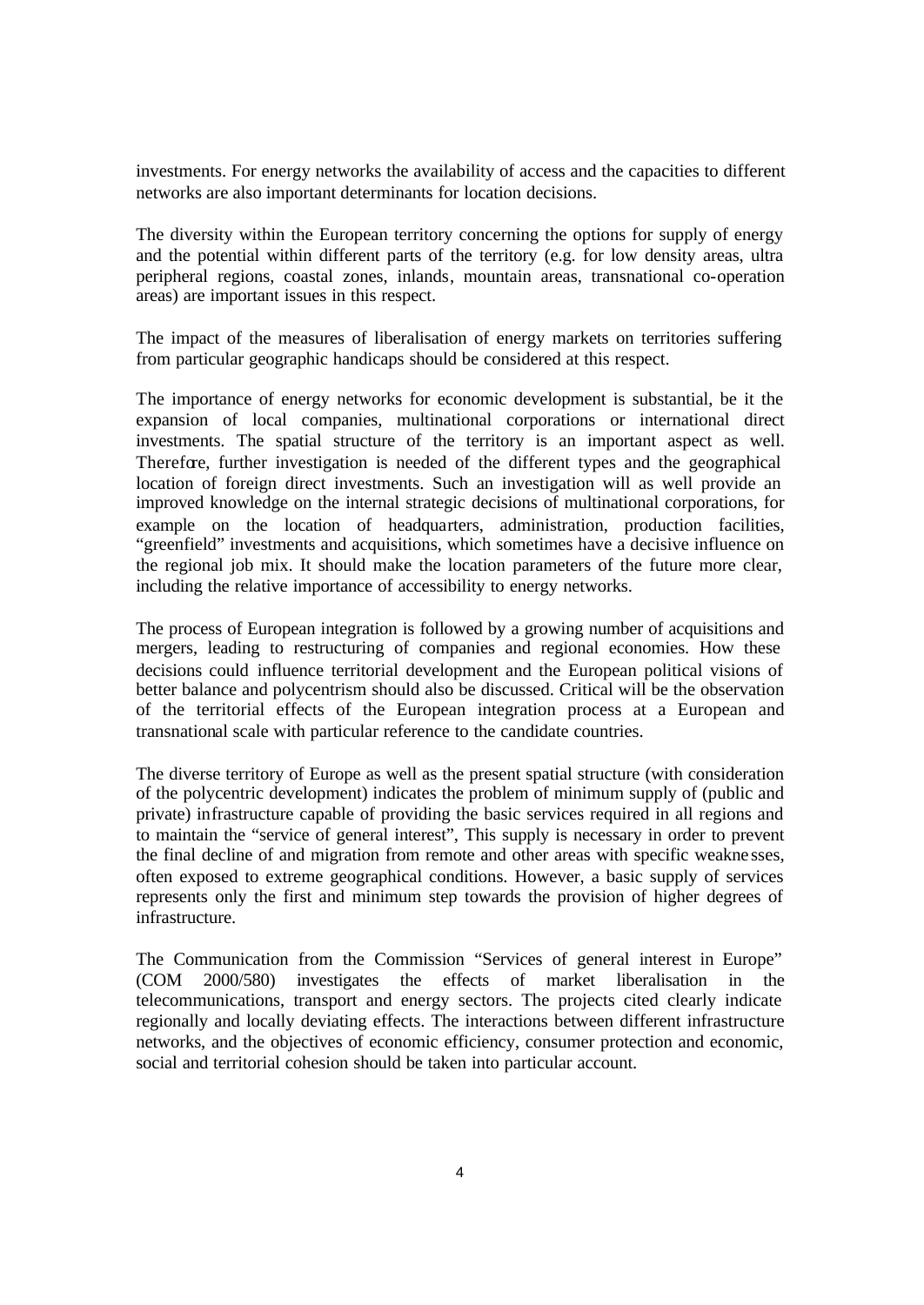With regard to the growing importance of some EU Member States as transit countries in an enlarged European Union, the identification of principles and the elaboration of political recommendations based on a polycentric development model gains in importance. This project shall be conducted in co-ordination with ESPON action 2.1.1.. The conceptual work done within this project on the measurement of impacts should be taken into account.

# *iii) General objectives*

a) To develop methods for the territorial policy impact assessment of sectoral policies;

b) To contribute to the identification of the existing spatial structure of the EU territory, in particular the degree and diversity of physical and functional polycentrism at different geographical scales, and to gain concrete and applicable information on the EU wide effects of spatially relevant development trends and their underlying determinants. Therefore, the project should be sustained by empirical, statistical and/or data analysis;

c) To define concepts and to find appropriate territorial indicators, typologies and instruments as well as new methodologies to consider territorial information linked to polycentrism, to detect territories (preferably below NUTS 2) most negatively and positively affected by the identified trends with special reference to regions in terms of accessibility, polycentric development, environment, urban areas, territorial impact assessment; particular attention will be paid to areas exposed to extreme geographical positions and natural handicaps such as mountain areas, islands, ultra -peripheral regions;

d) To show the influence of sector policies on spatial development at relevant scales;

e) To show the interplay between the EU and sub-EU spatial policies and best examples for implementation;

f) To find appropriate instruments to improve the spatial co-ordination of EU sector policies and the ESDP;

g) To develop possible orientations for policy responses, taking the diversity of the European territory into account, and considering institutional, instrumental and procedural aspects;

h) To consider the provisions made and to provide input for the achievement of the horizontal projects under priority 3, such as tools for diagnosis and observation and long term scenarios, as well as evaluation and assessment procedures.

In the efforts to meet these objectives the proje ct shall make best use of existing research and relevant studies.

# *iv) Primary research issues envisaged*

The research questions cover issues related to the basic supply of different energy sources within the EU territory as well as territorial trends of denergy infrastructure and energy networks, including related services.

Energy networks include networks and installations for oil, gas and electricity as well as renewable energy sources, in particular solar, wind and hydroelectric energy. The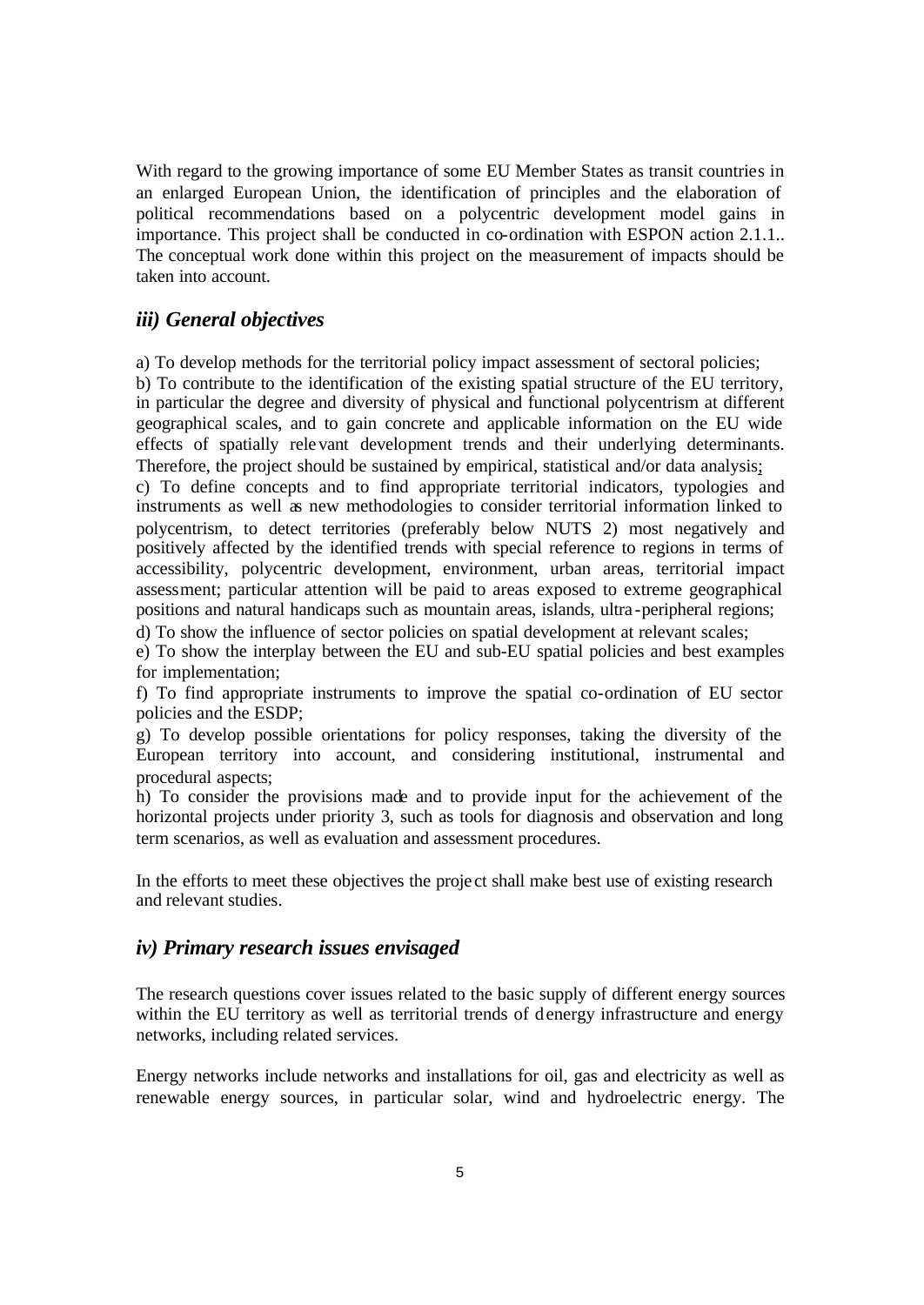concepts on effects of networks should be addressed in close co-operation with project 1.2.1 and 1.2.2.

- ß Identification, gathering of existing and proposal of territorial indicators and data and map-making methods to measure and display (1) the basic supply of energy infrastructure and networks, including related services, (2) the trends and impacts of the development of energy infrastructure and networks, including related services.
- ß Operationalisation of the policy options developed in the ESDP relevant for a territorial impact analysis of the energy policy, and development of a methodology for impact analysis at EU scale;
- Conceptualisation and elaboration of a territorial impact analysis for energy policy;
- The most important features of the present infrastructure networks and supply of services with regard to territorial issues, i.e. the spatial pattern of supply and demand of different energy sources;
- **Specific typologies and territorial patterns in energy infrastructure and networks,** including related services (referring to the typologies used in particular by the ongoing ESPON project 1.1.1 on polycentrism and with regard to typologies of regions within other ESPON projects);
- The most relevant energy supply and services of general interests, referring to migration and regional development potential, which influence the development of territories and regions lagging behind, as well as territories and regions with peripheral locations or specific features (structurally weak areas, islands and mountain areas);
- The territorial trends in energy supply, in particular in relation to sustainable flows of sustainable energy provision within Europe;
- The importance of energy supply as a location parameter for investments and the economic development of cities and regions;
- The correlation between trends in energy supply and a polycentric development model, including identification of an operational benchmarking system that could be applicable with regard to the data and indicators available;
- ß A further operationalisation and territorial diversification of the policy aims and options adopted in the ESDP, including an adaptation to the territorial diversities within an enlarged EU.

# *v) Expected results and timetable*

One of the main objectives of the ESPON 2006 Programme is to focus on research with policy relevance and to contribute to the development of relevant policies. Therefore, the deliverables of the research project should be highly operational and coordinated in time, as far as possible, to fit into the relevant political agenda. The following timetable and specification of output is reflecting this objective:

# **March 2003 (first interim report):**

a) Proposal on indicators and necessary data after a precise analysis of the availability and comparability of data at Community level. For these analyses, the results of the study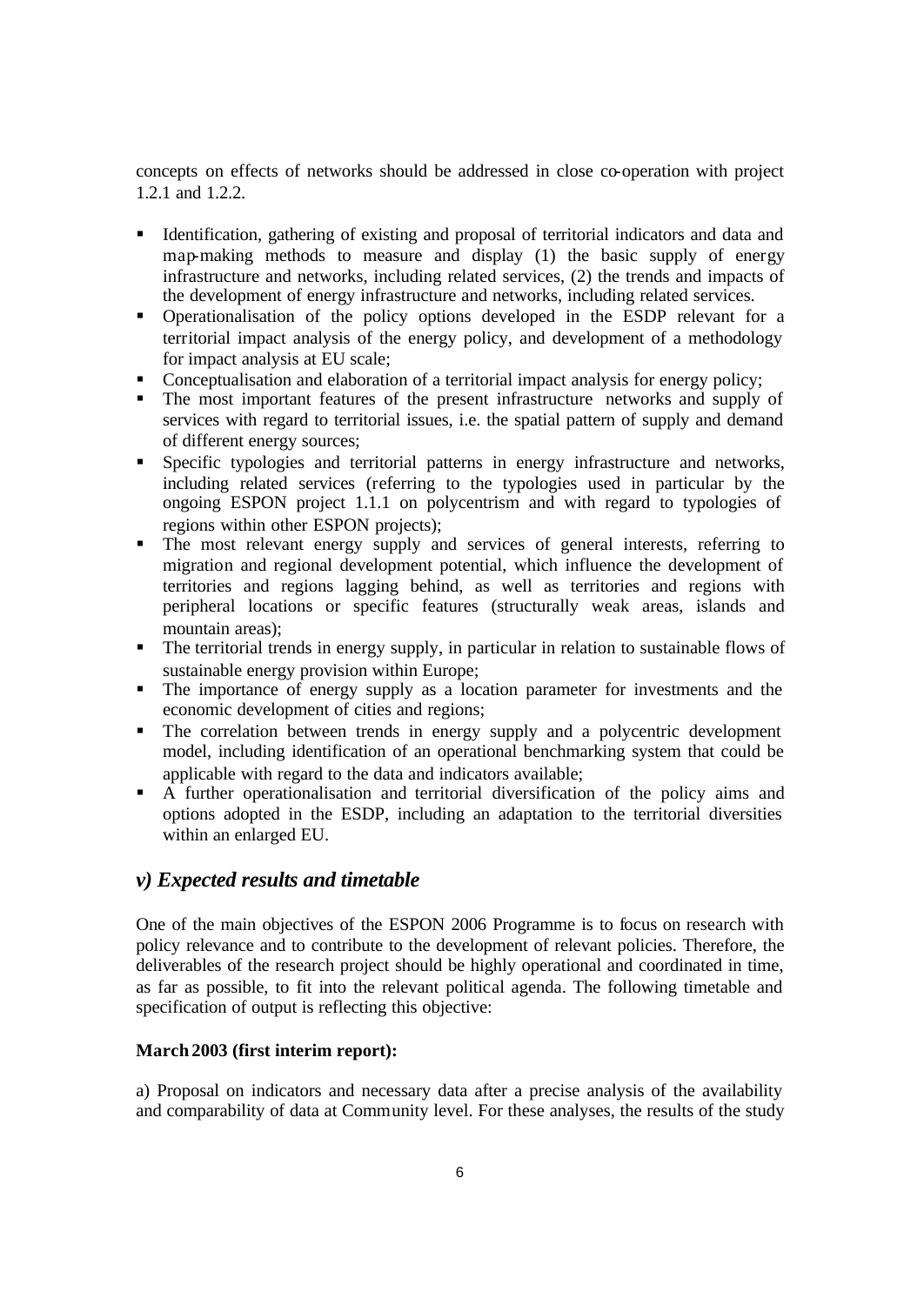programme and the results of the ESPON projects in course, in particular under priority 3.1, should be taken into account. This task should also define the appropriate geographical level and technology required for data collection, taking into account the availability of the data. A first detailed and comprehensive list of main statistical and geographical data to be collected from Eurostat, the EEA and National Statistical Institutes and National Mapping Agencies;

b) First outline on concepts and the methodology of the impact analysis and the structure of the description of the EU energy policy (mainly energy internal market, security of energy supply and implementation of TransEuropeanNetworks – Energy (TEN-E))

#### **August 2003 (second interim report):**

c) Working report on interim results of the research undertaken so far giving an outline analysis /diagnosis (including databases, indicators and maps) of (points 2 &3 terms of reference):

- the energy sector in an enlarged Europe (27 countries) as well as the neighbouring countries (mainly Norway and Switzerland), and the energy policy at Community and national level,
- a description of the regional situation in terms of energy supply (this would notably cover the level of energy consumption per head, as well as the type of energy consumed , i.e. its composition)
- if at all possible, the distinction between private and business use of energy should be made; where this is possible it would be of interest to consider how far the economic structure of the local economy accounts for differences in the level of energy consumption
- regional variations in the price of energy should be assessed, as a possible indicator of differences in the supply capacity of energy. Beyond this it is of interest to assess how far regions are able to increase their overall energy supply with the existing infrastructure, and where this would entail significant additional investment (and hence cost). This would indicate to some extent limits to a region's ability to attract heavy industry.
- the existing territorial imbalances and regional disparities in energy services and networks on the basis of available territorial indicators, including Europe-wide maps showing the existing spatial structure of different energy infrastructure networks and services, as far as possible related to the degree of polycentrism, areas facing problems of lagging behind and the accessibility to different parts and types of territories within Europe
- provisional results on the spatial effects at EU level and in Member States in terms of the economic relocation and other spatial criteria (significance of energy networks as location parameter for mobile investments);

d) Development of the database, indicators and map-making considering the progress of the other research projects;

e) A second revised and extended list of further indicators to be collected mainly from Eurostat, the EEA and National Statistical Institutes and National Mapping Agencies; by summer 2003 (the latest);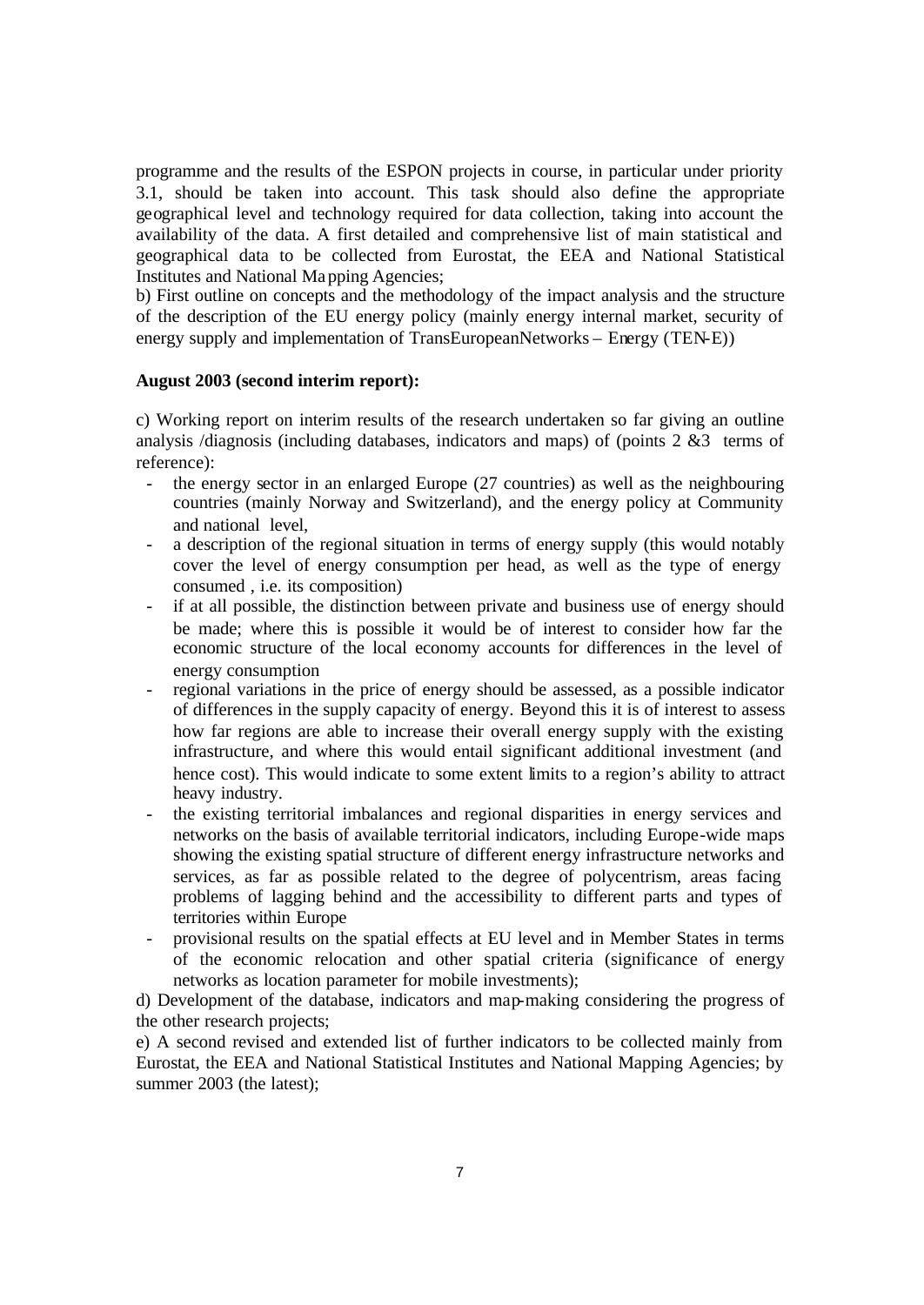f) Presentation of the methods for the territorial impact assessment (strong co-ordination with impact studies required) and a first preliminary assessment of\_

- the progressive liberalisation of energy markets in Member States for its impact on territories suffering from particular geographic handicaps, notably through increased price differentiation across territories, but also supply capacities. It should be considered whether disadvantaged areas can be seen to suffer more relative to similar areas where there has been no liberalisation.
- the impact of the TEN for energy supply should similarly be considered for its territorial impact.

g) Definition of appropriate indicators, typologies and instruments to detect regions and territories most negatively and positively affected by the identified trends with special reference to accessibility, polycentric development, environment, urban areas, structurally weak areas, and new methodologies to consider territorial information;

h) Presentation of hypothesis on the territorial effects of relevant measures of the investigated policy;

#### **August 2004 (third interim report):**

i) Application of the methodology, analysis of the hypothesis previously developed;

j) Presentation of a comprehensive working report on results of the research undertaken giving an analysis /diagnosis (including databases, indicators and maps) of (complete report on points 2, 3, 4):

- the energy sector in an enlarged Europe (27 countries) as well as the neighbouring countries (mainly Norway and Switzerland), taking into account Community and national policies,
- how far the economic structure of the local economy accounts for differences in the level of energy consumption
- regional variations in the price of energy as a possible indicator of differences in the supply capacity of energy
- the existing territorial imbalances and regional disparities in energy services and networks and as well as
- results on the spatial effects at EU level and in Member States in terms of the economic relocation and other spatial criteria;

k) Conclusions and recommendations on the improvement of sector policies and instruments considering territorial governance (point 5 and 6 of terms of reference);

l) Conclusions and recommendations on the institutional aspects of the spatial coordination of EU and national sector policies.

#### **December 2004 (final report):**

m) Improvement of the methodology and the analysis taking into account the results of the third interim reports of the other projects in particular with regard to the candidate countries;

n) Comprehensive presentation of territorial impacts related to an enlarged European Union (27 countries) as well as the neighbouring countries (mainly Norway and Switzerland);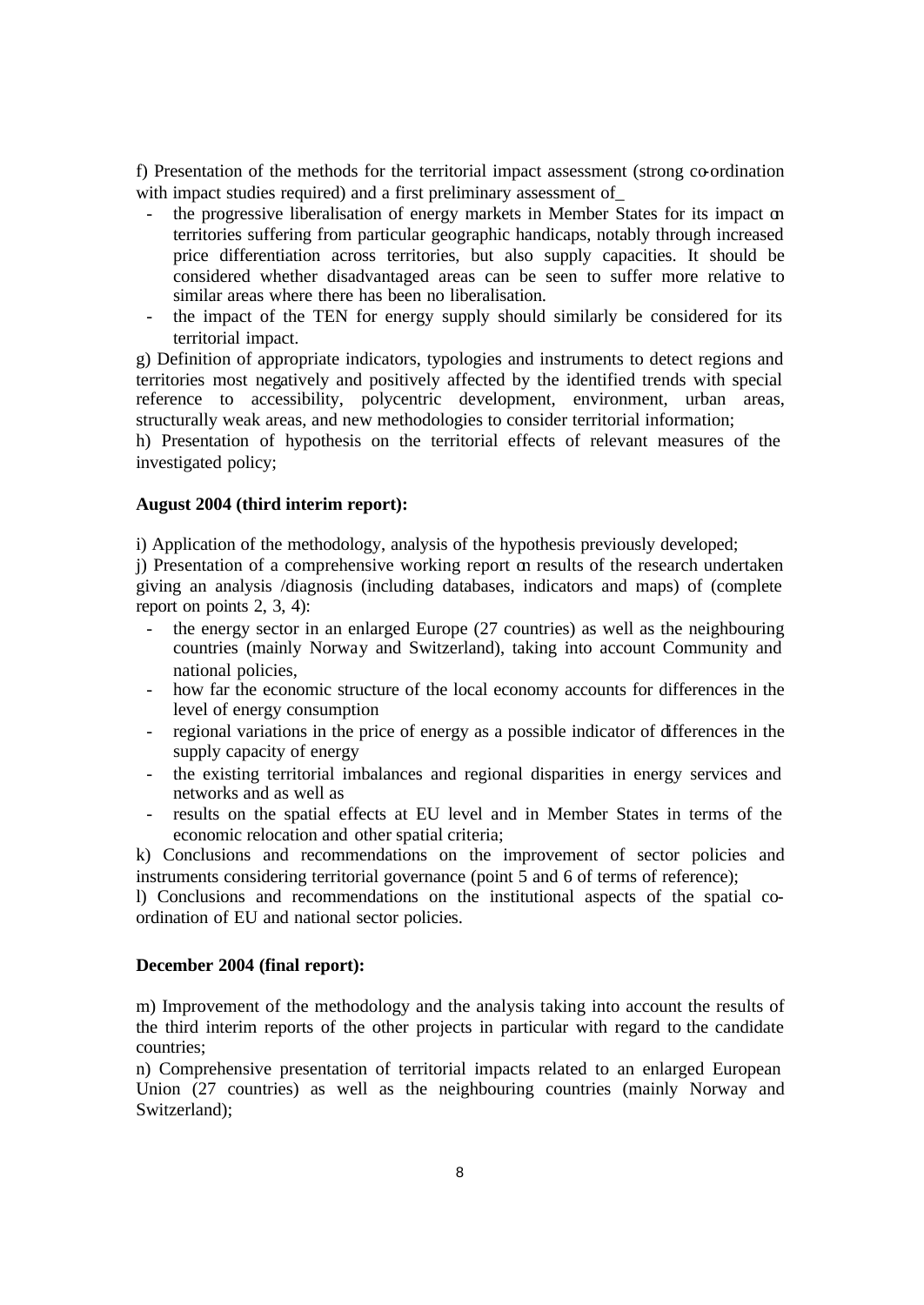o) Formulation of conclusions and recommendations of possible thematic policy adjustments regarding sector policies in order to avoid unintended spatial effects in relation to the ESDP and the future structural Funds and cohesion policy;

p) Definition of institutional settings and instruments, which could support a better coordination and coherence of sector policies towards spatial concerns considering territorial governance;

q) Presentation of new territorial indicators and EU databases including candidate and possibly neighbouring countries;

r) Formulation of the further research necessary in the policy field.

#### *vi) Rationale and structure*

The following text has the role of shaping the mind on thinking of developing a proposal for undertaking the ESPON action 2.1.4. The text is not meant to be exhaustive, but only to provide guidance for the contractor.

#### **1. Elaboration of an appropriate methodology for the impact analysis/assessment of the energy policy**

The methodology should also allow indicating different level policy in order to identify the relevant ac tors for as better territorially co-ordinated policy.

At present some assessment methods and models are available (see point vii existing access points, for some examples). The aim of this study should be to draw these existing assessment methods together (addressing their weaknesses) into a tightly focused, operational assessment tool, oriented towards the needs of decision-makers.

The methodology should take account of the spatial concepts developed under priority 1 and 3 and, in particular, of methodologies for territorial impact developed under ongoing priority 2 projects. The methodology should also allow indicating different level policy in order to identify the relevant actors for a better territorially coordinated policy.

# **2. Presentation of energy policy with reference to the territorial dimensions and the governmental level responsible**

The energy policy measures to be considered in the framework of this project are, mainly, liberalisation measures and implementation of the energy internal market, measures aimed to reinforce security of energy supply and the implementation of TEN-E)

At first the project should provide a short description of the present situation and future trends of energy policy and TEN-E in the EU , particularly in terms of spatial disparities and imbalances within the EU territory, taking into account the variables mentioned below.

The structured presentation of the EU energy policy should allow identifying the relevant parameters for the territorial impact assessment for all three dimensions, the policy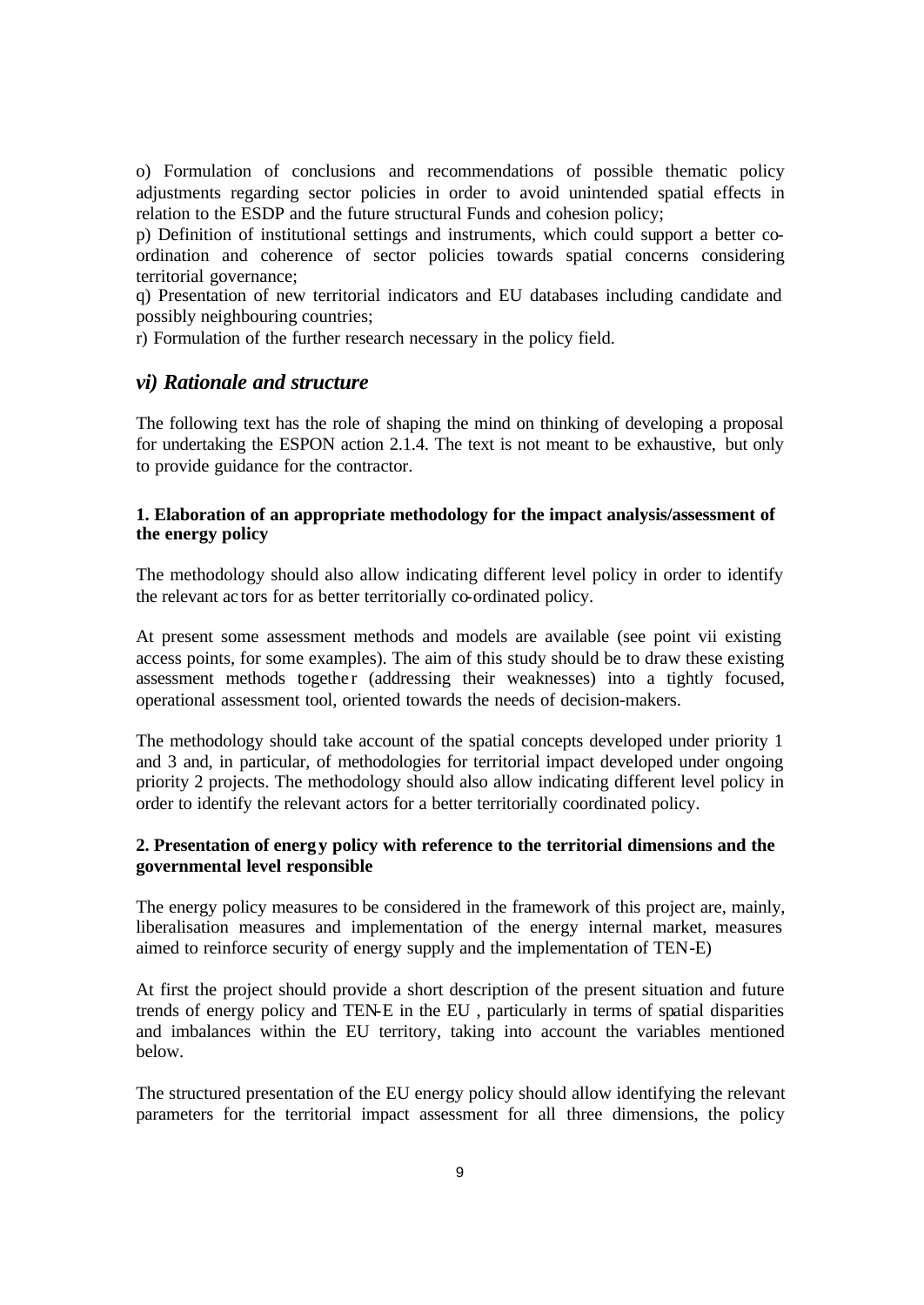(contents and strategies), polity (institutions, organisations) and politics (processes) regarding particularly spatial disparities and imbalance of the EU territory on the background of the typologies developed in the projects under the ESPON priority 1 and 3.

#### **3. Data, spatial concepts and indicators**

# **3.1. Spatial concepts**

# **3.1.1. Territorial typologies**

Typologies of regions with regard to energy networks and services in order to investigate the effects of the energy policies

# **3.1.2. Relation to other important territorial typologies**

Territorial and regional disparities, contributions of energy policy to the European Spatial Development Perspective: The project should provide an in-depth analysis of territorial and regional disparities in energy infrastructure. Further the contribution of energy policy to the following spatial planning objectives laid down in the ESDP (not exhaustive, the project under measure 3.1. will provide further spatial typologies) should be examined.

# **3.1.3. Polycentric development and energy supply**

The project should consider how far the energy infrastructure and TEN-E supports the current spatial pattern. This question also includes to investigate who far, in principle, energy infrastructure determines spatial development. Rural areas should be treated as a special case in the next point.

#### **3.1.4. Indigenous Development, Diverse and Productive Rural Areas**

The project should provide an analysis of the use of the potential for renewable energy in urba n and rural areas, taking into account local and regional conditions, in particular the cultural and natural heritage.

As the ESDP states, in the rural areas of the EU there is a considerable potential for renewable energy: solar energy; wind energy; hydr oelectric power and tidal energy; energy from biomass; and even from urban waste near large towns and cities (methane production). This opens up interesting prospects for economic diversification and environmentally friendly generation of energy. This potential should be activated for the efficient use of resources. A further step would be the supply of excess energy to larger energy networks.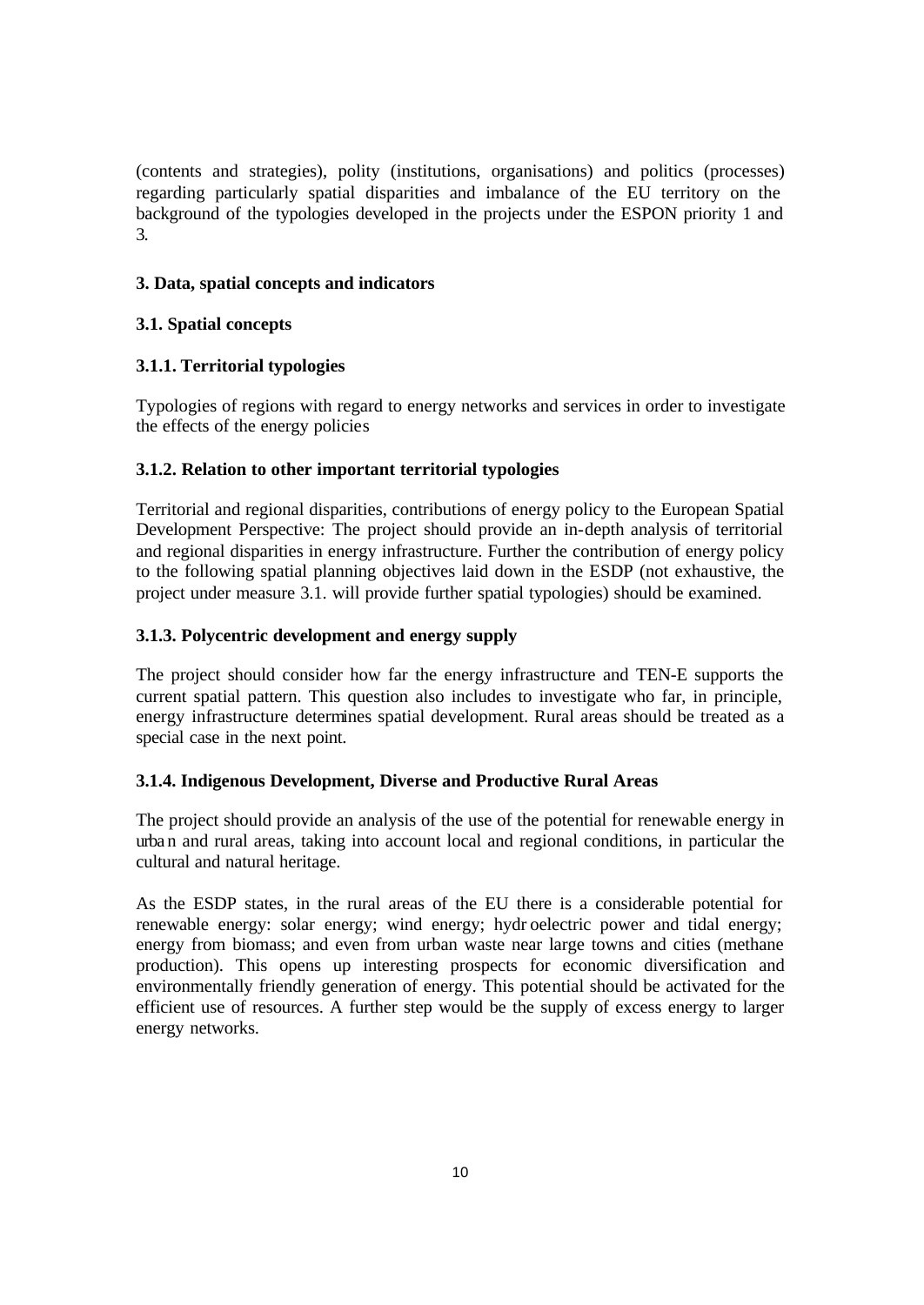#### **3.1.5. Basic energy supply and security of energy supply**

The availability of stable and reliable energy supplies, at competitive prices represents preconditions for the economic development of cities and territories. The variety of services and their cost is considered an important framework condition for territorial development.

Regional variations in the energy prices should be assessed, as a possible indicator of differences in the supply capacity of energy.

The degree of international interconnection of the EU, for gas, as well as electricity, should be analysed in the framework of the current process of integration of energy markets.

The development and organisation of secure energy corridors linking EU countries and third countries are particularly significant in this context. The potential offered by the land bridge between the candidate countries and the eastern European countries should be also considered (as the Russian Federation and those bordering the Black Sea) and the Middle and Far East, especially through the development of new trading corridors.

The assessment should be closely co-ordinate activities with project 1.2.1, 1.2.2 and 2.1.1.

# **3.1.6. Sustainable territorial development and energy provision**

In the energy sector inter-modality is very important, in particular for energy production based on crude oil. From crude oil to petrol and heating oil and further on to the main consumers in industry and domestic households, a number of modes of transport are used. This particular sector could be included in considerations on inter-modality.

The potential of sustainable energy has started to be exploited on a large scale in some Member States. The substitution of fossil fuels with renewable sources has to continue in order for the EU to meet objectives for emissions set at global level. Therefore, it is important to investigate the potentials in different regions and parts of Europe for renewable energy supply, in particular by using an indicator for wind efficiency at different locations. Current programmes aimed at increasing energy saving and greater efficiency in the use of energy should be also considered. Concerning natural gas supply, the expansion of physical networks represents new possibilities for substitution of more environmental damaging energy sources. Natural gas seems also destined to play a key role in a process of integration of energy markets. This development has a clear territorial dimension, where knowledge about existing and potential parts of the European territory for natural gas provision should be visualised. As well, the possible substitution to natural gas by local enterprises and public service providers could improve the attractiveness of a city or a region for new investment.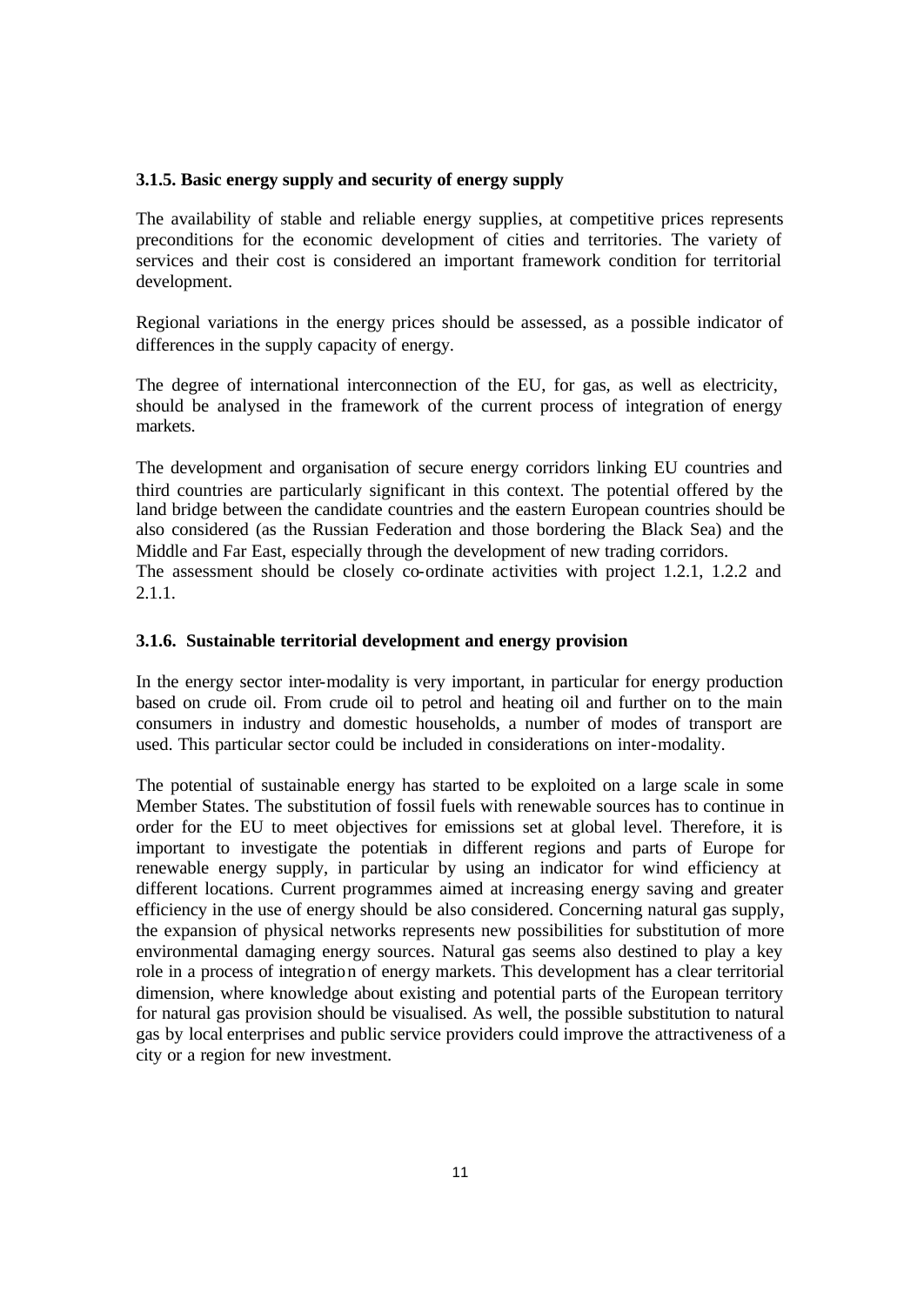#### **3.1.7. Productivity and location parameters**

The productivity of enterprises is, in particular, often heavily dependent on costs related to the transportation of inputs to and outputs from the production process. This dependency is supposed to increase as market places become more global. For the service sector this dependency on transportation seems to be lower in general. The project should address the importance of energy supply (in different forms) for the location of new activity and investments.

#### **3.2. Data, indicators and mapping**

#### **3.2.1. Indicators and data**

Taking into account the existing indicators for energy networks and the methodology of the territorial impact assessment developed (see non-exhaustive list below) the collection of further statistical and geographical data and the integration of existing and new  $data bases<sup>1</sup>$  will doubtlessly be required.

Data gathering should occur at the lowest territorial level possible (ideally, NUTS III) level or below,).

Comparability of data is a further important aspect that needs to be considered. Given the potentially wide range of data sources that will be used, which may even differ between regions or countries, for the same indicator, considerable attention will have to be paid to the comparability of these data. Where comparability is judged insufficient, adjustments will have to made. Adjustments or estimates should be clearly indicated and documented, allowing the reader to follow the logic applied in the adjustments.

The energy flows with regard to different sources (oil gas, electricity) should be addressed.

On the basis of these data, the study should provide a first analysis/diagnosis of the energy sector in Europe as well as the quantification of the existing territorial imbalances and regional disparities in related infrastructure. It should cover the 15 Member States as well as the 12 candidate countries (EU-27) and the neighbouring countries (mainly Norway and Switzerland).

Only a limited set of regionalised data is available from EUROSTAT:

- Nuclear Power Stations: geo-location, capacity, type, production
- Electricity generating stations and transformation network: geo-locations

<sup>&</sup>lt;sup>1</sup> Where harmonised (Eurostat) data sources do not provide the data for the indicators at the appropriate geographical level, the consultant will have to examine national and possibly regional data sources to try to complete the data sets. The collection of this data should be done in co-ordination with data collection provided by the Transnational project groups of ESPON under priority 4.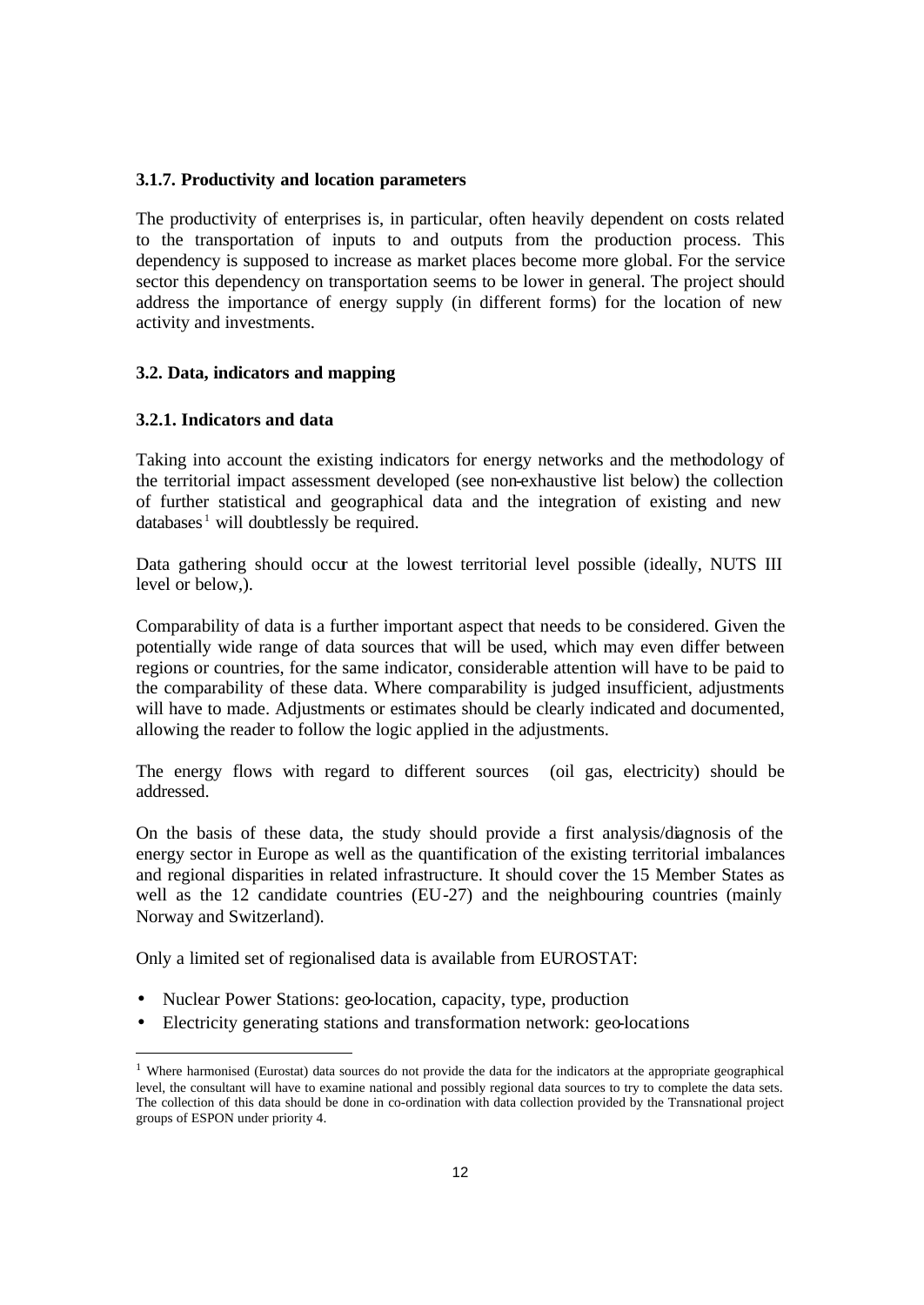- Total annual electricity production; hydro, nuclear, thermal sub-totals, NUTS2 (inc. CECs) to 1997
- Total annual electricity consumption by sector; transport, industry, domestic, service sector, NUTS2 (inc. CECs) to 1997
- Terminals and refineries oil and gas: geo-locations

# **3.2.2. Mapping**

The cartographic presentation of the structure of networks, the consequences and territorial impact of new infrastructures could be highlighted by dynamic mapping ('hyper-maps') and by exploiting cartographic methods particularly adapted to the various potential addressees (elected representatives, planners, general public).

Mapping should address different territorial typologies.

# **4. Quantification and analysis of the effects of the energy policy on the balanced and sustainable development of the territory**

#### **4.1. Quantification of the effects of the energy policy**

Based on the indicators elaborated above, the task of the study is to examine the effects of the energy policy on overall regional and territorial development. The project should evaluate and quantify the effects of energy policy on spatial typologies provided from other projects under ESPON priorities 1 and 3 also using the following indicators (at NUTS III level not exhaustive list)<sup>2</sup>

#### **4.1.1. Demographic indicators**

- migration trends
- ß population changes, population groups
- ß population density
- $\blacksquare$  trends linked to urban poles

# **4.1.2. Regional economic strength**

- ß Attractiveness (number of created SMEs, etc.)
- ß GDP

.

Growth rate of labour productivity

#### **4.1.3. Labour market, training and education**

- $\blacksquare$  (Un)employment rate and trends
- $\blacksquare$  Level of training and education

<sup>&</sup>lt;sup>2</sup> Access is shown by the Data Navigators prepared under priority 4.1 of the ESPON programme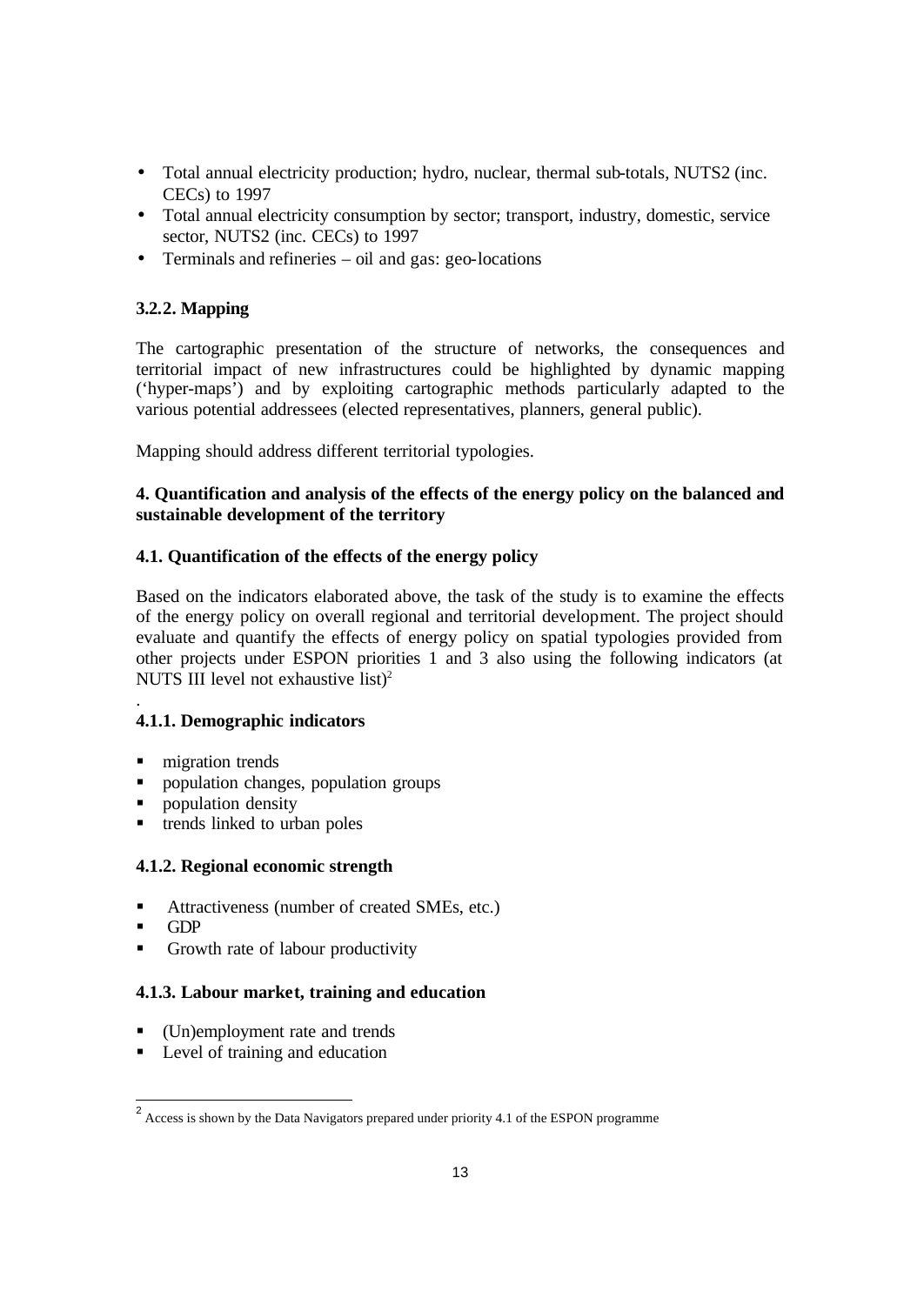#### **4.2. Setting the link to spatial concepts**

A more complex task is to analyse the effects of the energy policy within the typology of regions developed by other ESPON projects in particular describing the territorial trends in different thematic fields such as accessibility and polycentrism. Are counter-weighting processes visible, how far are on-going polarising territorial trends supported or is a more complex picture visible?

#### **4.3. Location decisions and basic supply**

Apart from the points addressed under the specific research questions the following points are supposed to deepen the understanding of feasible approaches. Co-ordination will be inevitable with ESPON project 1.2.1..

#### **4.4 Location decisions of private companies and infrastructure**

The study of energy services and network infrastructures in relation to territorial development is highly interesting and relevant for policy development towards territorial cohesion. It will require the identification of sustainable indicators to identify actual and potential location parameters in relation to energy supply, in other words to "local attractiveness", and the relation with actual investment patterns, in order to test hypotheses about the relation between energy networks and service provision, and investment location decisions.

Furthermore, international direct investments form and influence local labour markets to a considerable degree. Strategic decisions in multinational corporations on the location of headquarters, R&D facilities and green-field production sites influence heavily the regional and urban job mix. Acquisitions and mergers leading to restructuring of companies can have crucial effects on regional economies.

The influence of international direct investment on regional and urban development should involve two types of approaches in relation to infrastructure:

- ß The type and mass of foreign direct investments located in cities and regions of Europe.
- The geography of investments of selected "cutting-edge" multinational companies, including the strategic reasoning behind them.

#### **4.5. Basic supply for energy services**

With reference to accessibility, any minimum requirements for infrastructure should be detected and as far as possible related to a typology of regions. The correlation between the kind of economic activity and spatial development potential on the one hand, and the endowment of certain types of infrastructure should be further investigated. A close coordination with ESPON action 1.2.1 on transport should be undertaken.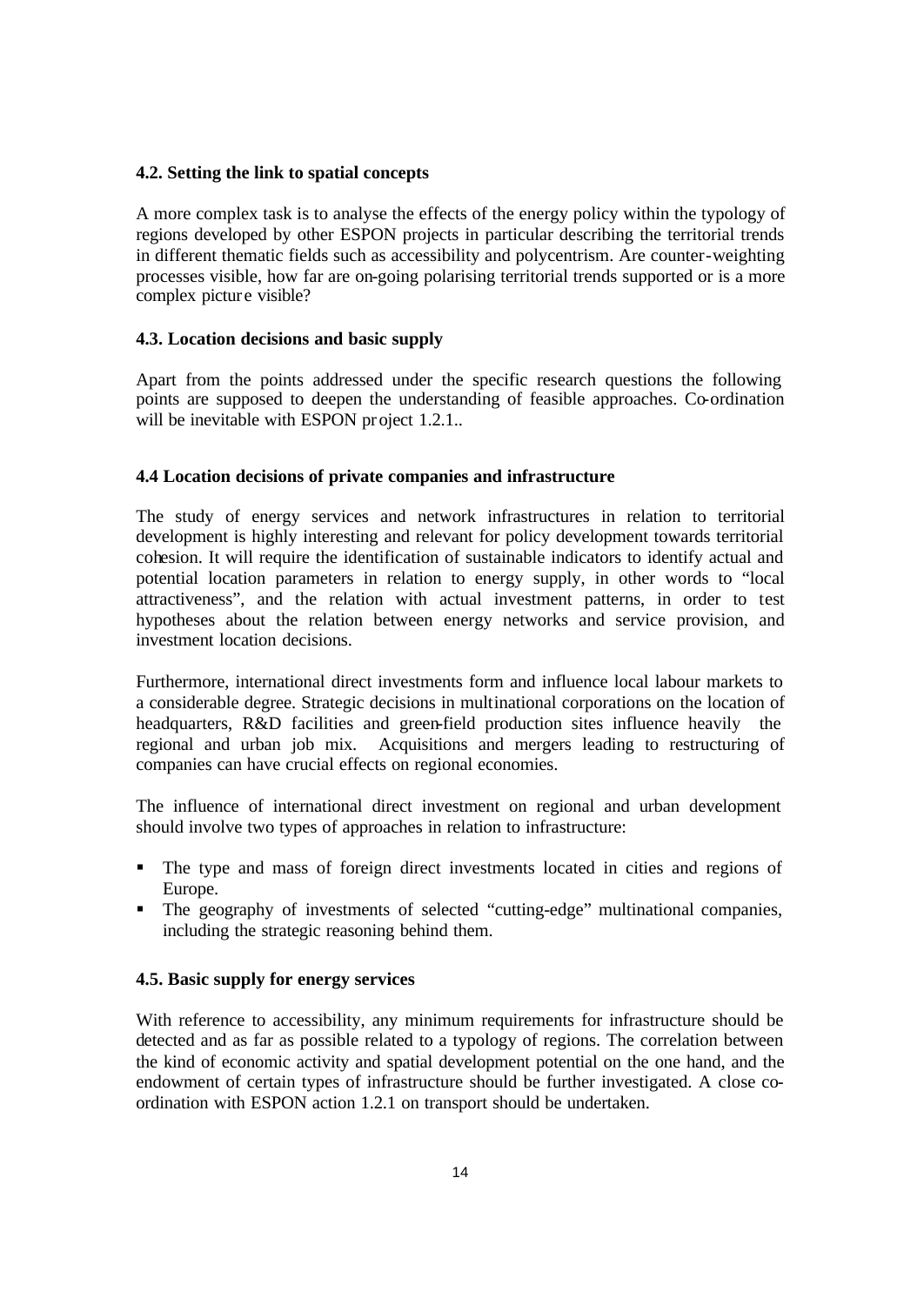#### **4.6. Self reliant regions – sustainable regions**

Finally it would be interesting to investigate which regions can sustain themselves by sustainable energy supply (Wind, water, tide). Is it possible to identify types of regions which have the potential to stay without external energy supply. Before answering this question the appropriate level for such an analysis has to be defined (NUTS 2 1, 0).

#### **5. Orientations for policy recommendations**

The identification of principles and the elaboration by this project of recommendations for policy development gains importance with regard to the increasing role of some EU Member States as transit countries in an enlarging European Union.

All relevant policy options of the ESDP should be addressed based on the findings of the project in order to derive recommendations that take the diversity of needs and potentials in different parts of the European territory and at different spatial scales into account in order to achieve a better balanced spatial development of the EU territory

Furthermore, consequences of the findings for the orientation of structural policies should be drawn referring to the development potential of different types of regions, taking into account the existing basic supply energy services and networks.

The results should also address the assessment of how energy policies underpin regional development and improve territorial cohesion. In addition, reference should be made to the current transnational areas under Interreg III B.

Contributions should also be made to the integration in Structural Funds Policy as well as co-ordination and coherence with other territorially relevant policies.

Territorial impact: in order to ensure synergy between Community and national programmes, it would be desirable to incorporate impact analyses into the various regional development programmes. These analyses could form part of a strategic spatial development planning at national, regional or local level, and of strategies within Structural Funds programmes. Guidelines on how to implement Territorial Impact Assessment of energy policy at regional level (spatial planning, institutions, practitioners, etc.) should be considered. Particular attention should be paid to issues arising from the principle of subsidiarity.

Finally it should be discuss how sustainable energy supply can be better integrate into a spatial policy approaches.

An approach of close co-ordination with ESPON projects 1.2.1, 1.2.2 and 2.1.1 are requested in order to facilitate cross-coordination.